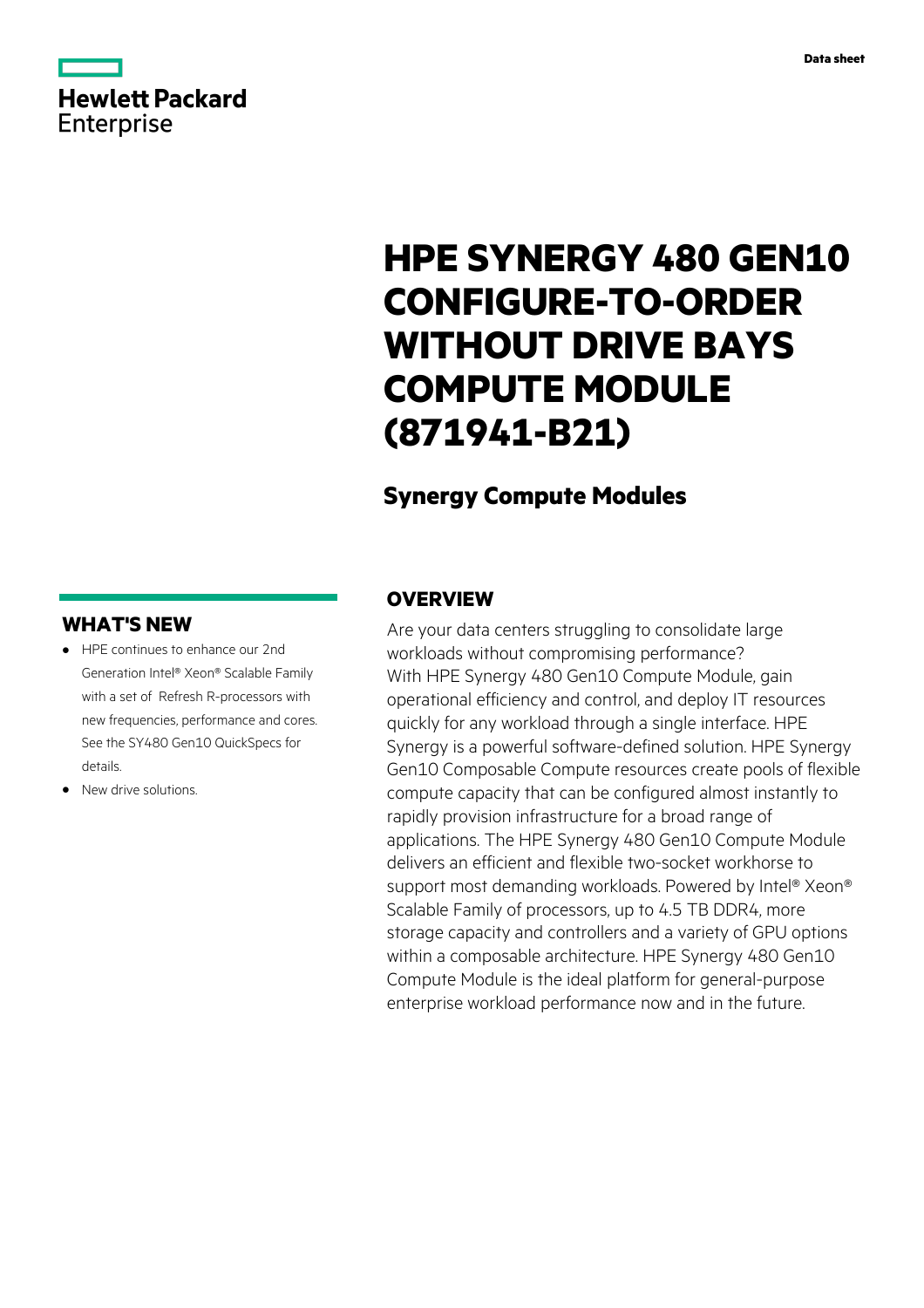### **FEATURES**

#### **Highly Flexible - Composable/Software Defined Infrastructure**

The HPE Synergy 480 Gen10 Compute Module delivers more choice for performance, capacity, efficiency, and flexibility to power most workloads with support for the full range of 2 Generations of Intel® Xeon® Scalable Family processors.

Composable compute resource that is intelligently auto-discovered, provisioned easily and managed seamlessly. Synergy Composability simplifies IT operations and reduces overprovisioning costs.

Integrated OneView - RESTful API with an ecosystem of composable infrastructure partners provides broad options for 3rd party integration, protecting key existing investments.

#### **Ideal Flexibility and Performance for just about any of your IT workloads.**

The HPE Synergy 480 Gen10 Compute Module provides a performance increase over previous generation with a choice of 2 generations of Intel Scalable Family processors.

Increase in memory speeds with a wide range of memory sizes for Registered and Load Reduced DDR4 DIMMs along with Persistent Memory.

Faster compute to network connectivity speeds gets your data where it's needed faster.

Enhanced support for concurrent knowledge workers with multiple HPE GPU options and expansion modules to drive larger scale VDI workloads.

#### **Flexible and Secure**

HPE Synergy 480 Gen10 Compute Module provides flexible enterprise solutions that allow IT to quickly and confidently implement changes through intelligent template-based operations, reducing downtime and errors from manual operations.

Unmatched threat protection with HPE Silicon Root of Trust and unique chain of trust architecture to protect, detect and recover firmware.

System tuning to select cores, smooth performance and match customer workloads.

Up to 3 mezzanine options with I/O flexibility for redundancy in high availability use case requirements.

Up to 200 zoned drives per storage controller and Hybrid RAID/HBA Smart Array to make your controller investment more effective.

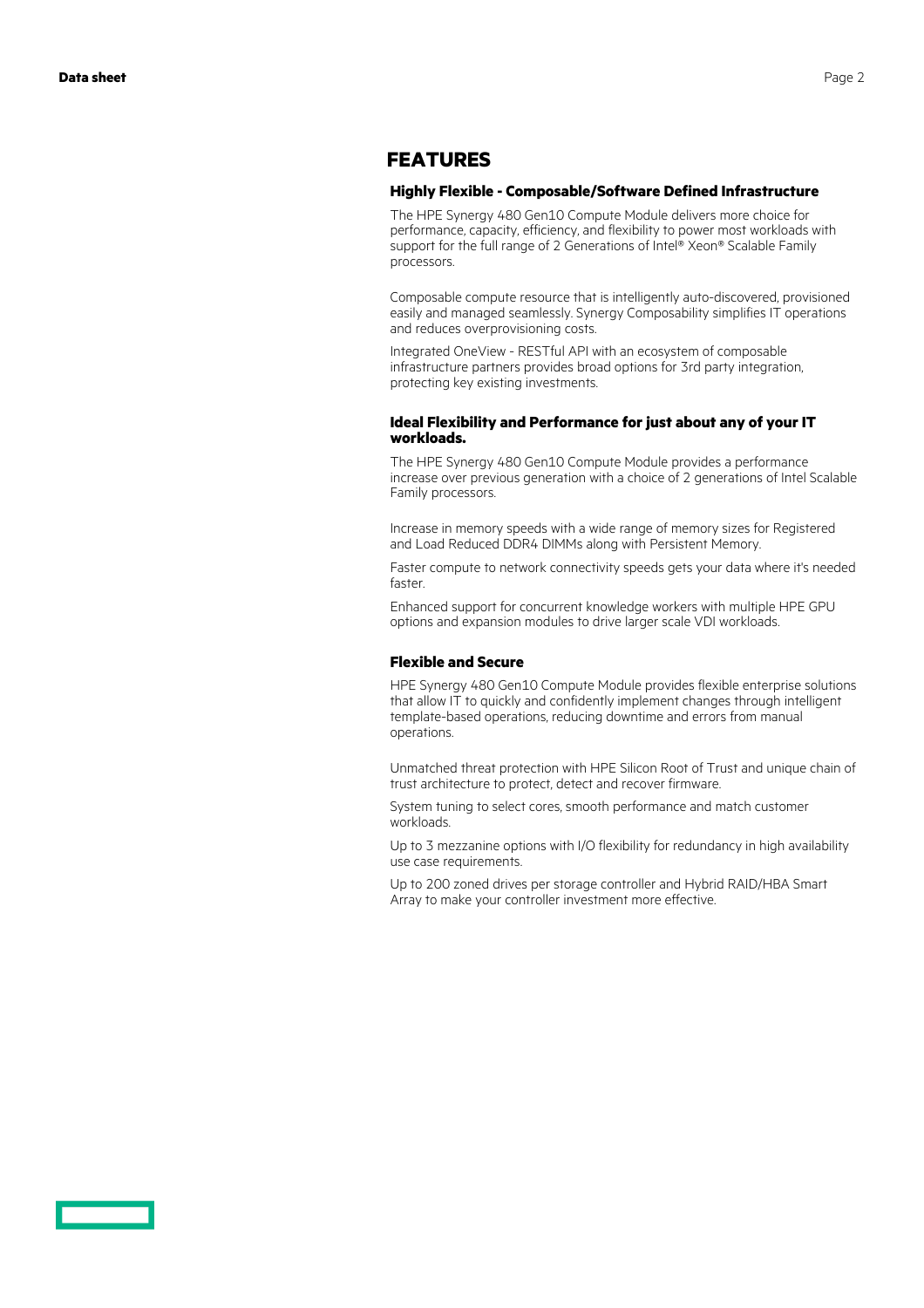<u>and the second part of the second part of the second part of the second part of the second part of the second part of the second part of the second part of the second part of the second part of the second part of the seco</u>

## **Technical specifications HPE Synergy 480 Gen10 Configure-to-order without Drive Bays Compute Module**

| <b>Product Number</b>              | 871941-B21                                                                                                                                                                                                                                                                                                                                                                                                                                                                                                        |
|------------------------------------|-------------------------------------------------------------------------------------------------------------------------------------------------------------------------------------------------------------------------------------------------------------------------------------------------------------------------------------------------------------------------------------------------------------------------------------------------------------------------------------------------------------------|
| <b>Processor number</b>            | Up to 2 with Intel processor choice                                                                                                                                                                                                                                                                                                                                                                                                                                                                               |
| <b>Processor core available</b>    | 28 26 24 18 16 14 12 10 8 6 and 4 core solutions available                                                                                                                                                                                                                                                                                                                                                                                                                                                        |
| <b>Processor cache</b>             | Up to 38.5 MB                                                                                                                                                                                                                                                                                                                                                                                                                                                                                                     |
| <b>Processor speed</b>             | Up to 3.8 GHz Frequency                                                                                                                                                                                                                                                                                                                                                                                                                                                                                           |
| <b>Power supply type</b>           | 6. frame-based                                                                                                                                                                                                                                                                                                                                                                                                                                                                                                    |
| <b>Expansion slots</b>             | 3 Mezzanine slots for multiple storage and networking solutions (details in QuickSpecs).                                                                                                                                                                                                                                                                                                                                                                                                                          |
| <b>Memory type</b>                 | Choice of HPE DDR4-2666 or 2933 SmartMemory available on select processors                                                                                                                                                                                                                                                                                                                                                                                                                                        |
| <b>Drive description</b>           | 2 SFF SAS/SATA or, 2 SFF NVMe (optional) or, M.2 SATA or, 2 Dual uFF, hot-plug, depending on model.                                                                                                                                                                                                                                                                                                                                                                                                               |
| <b>Network controller</b>          | Synergy 6810C 25/50Gb Converged Network Adapter 2 Ports per controller or<br>Synergy 3820C 10/20Gb Converged Network Adapter or<br>Synergy 2820C 10Gb Converged Network Adapter<br>There are more options. For all controller options, please see the QuickSpecs                                                                                                                                                                                                                                                  |
| <b>Product Dimensions (metric)</b> | Dimensions: (H x W x D) 6.35 x 21.4 x 60.0 cm or 2.5 x 8.43 x 23.62 in                                                                                                                                                                                                                                                                                                                                                                                                                                            |
| Weight                             | Weight: (approximate) 8.16 kg or 18 lb fully configured                                                                                                                                                                                                                                                                                                                                                                                                                                                           |
| Warranty                           | 3/3/3 Server Warranty includes three years of parts, three years of labor, three years of onsite support<br>coverage. Additional information regarding worldwide limited warranty and technical support is available<br>at: www.hpe.com/services/support. Additional Hewlett Packard Enterprise support and service coverage<br>for your product can be purchased locally. For information on availability of service upgrades and the cost<br>for these service upgrades, refer to www.hpe.com/services/support. |